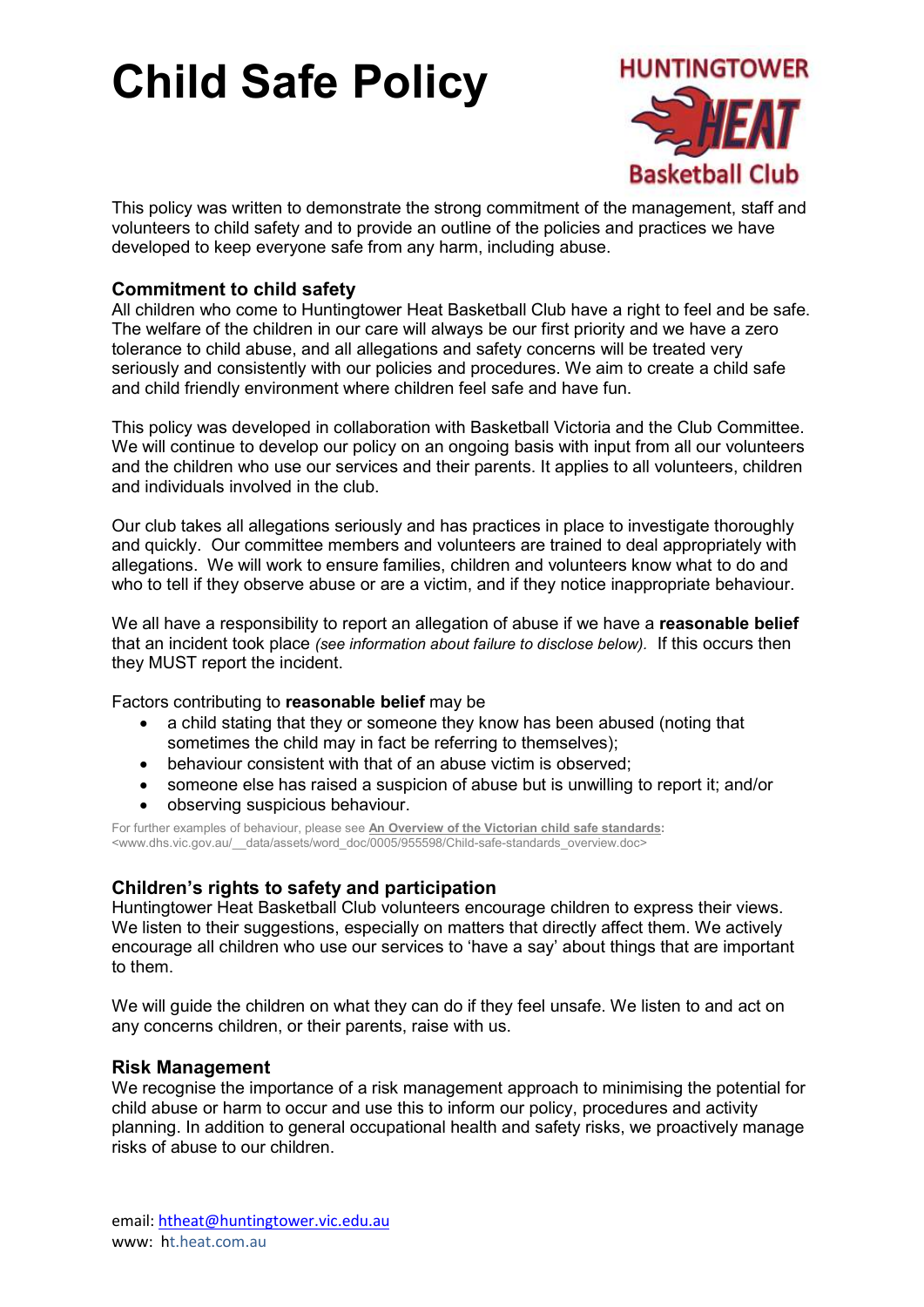

## Valuing diversity

We value diversity and do not tolerate any discriminatory practices. To achieve this we:

- promote the cultural safety, participation and empowerment of children from culturally and/or linguistically diverse backgrounds and their families (including Aboriginal children and their families)
- welcome children with a disability and their families and act to promote their participation and do what we can to ensure they are safe and can participate equally
- seek appropriate volunteers from diverse cultural backgrounds.

## Recruiting volunteers

Huntingtower Heat Basketball Club applies the best practice standards in the recruitment and screening of volunteers. We interview and seek background feedback on all volunteers and require Working with Children Checks for relevant positions.

### Supporting volunteers

Huntingtower Heat Basketball Club seeks to attract and retain our volunteers. We provide support and supervision so people feel valued, respected and fairly treated. We have a Code of Conduct for coaches, parents and players to provide guidance to our volunteers. New volunteers in particular will be supervised regularly to ensure they understand our organisation's commitment to child safety and that everyone has a role to play in protecting children from abuse, as well as checking that their behaviour towards children is safe and appropriate – once again referring to the various Codes of Conduct.

To provide children with the best possible experience and opportunities in basketball everyone must operate within an accepted ethical framework such as The Codes of **Conduct** 

It is not always easy to distinguish poor practice from abuse. It is therefore NOT the responsibility of employees, volunteers or committee members or participants in basketball to make judgements about whether or not abuse is taking place. It is, however, their responsibility to identify poor practice and possible abuse and act if they have concerns about the welfare of any child/ren.

Ongoing training and support is also to be offered to help volunteers in all capacities to:

- Analyse their own practice against what is deemed good practice, and to ensure their practice is likely to protect them from false allegations;
- Recognise their responsibilities and report any concerns about suspected poor practice and/or abuse;
- Respond to concerns expressed by a child or parent; and
- Work safely and effectively with children.

### **Privacy**

All personal information considered or recorded will respect the privacy of the individuals involved, whether they be staff, volunteers, officials, parents or children, unless there is a risk to someone's safety. We have safeguards and practices in place to ensure any personal information is protected. Everyone is entitled to know how this information is recorded, what will be done with it and who will have access to it.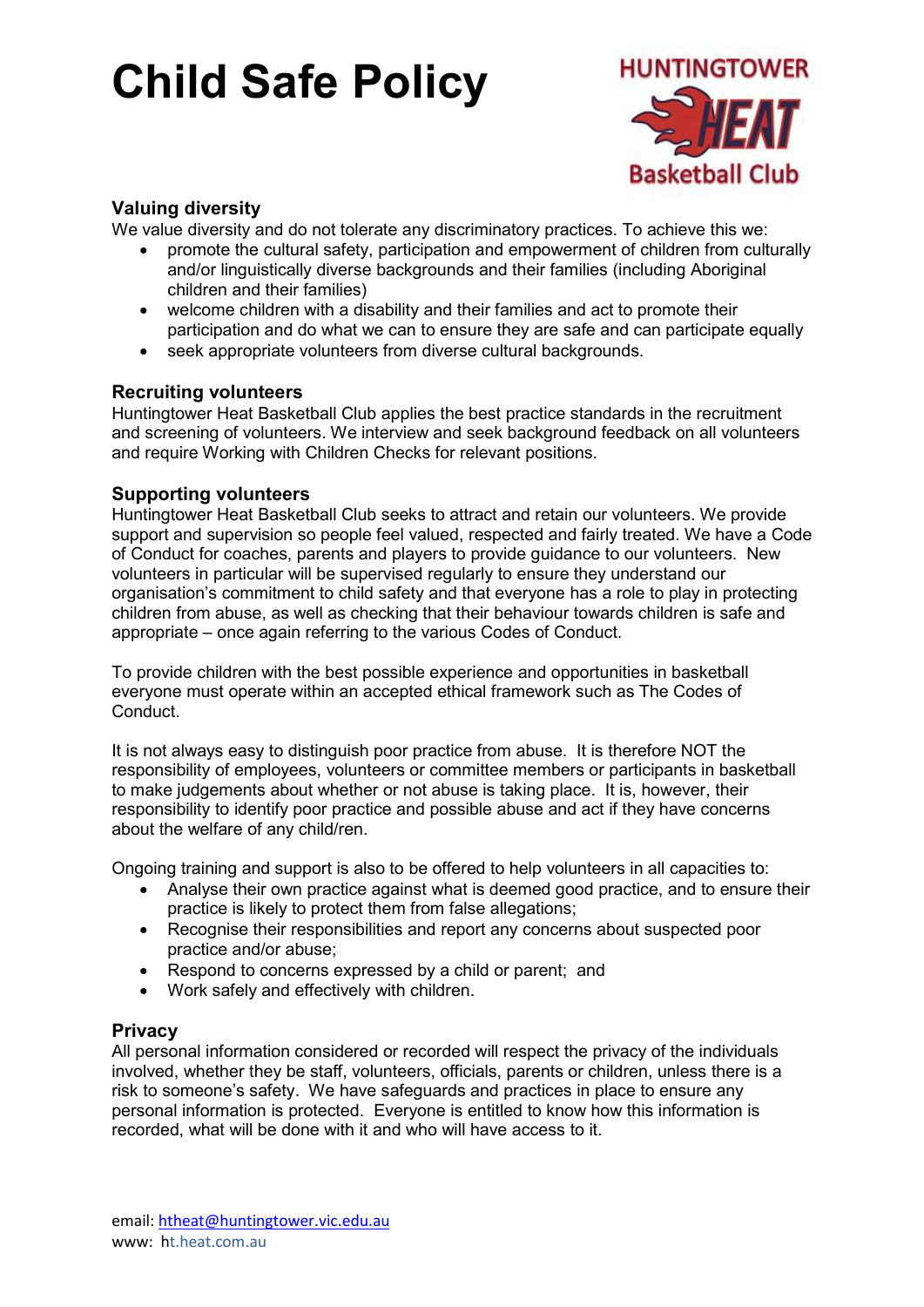

## Legislative Responsibilities

Our Club takes our legal responsibilities seriously, including:

- Failure to disclose: Reporting child sexual abuse is a community-wide responsibility. All adults in Victoria who have a reasonable belief that an adult has committed a sexual offence against a child under 16 have an obligation to report that information to the police.  $1$
- Failure to protect: People of authority in our organisation will commit an offence if they know of a substantial risk of child sexual abuse and have the power or responsibility to reduce or remove the risk, but negligently fail to do so.<sup>2</sup>
- Any personnel who are **mandatory reporters** must comply with their duties.<sup>3</sup>

### Fair and Just Procedure

The safety and wellbeing of children is our primary concern. We are also fair and just to our personnel including parents and volunteers – and will treat all with respect. The decisions we make when recruiting, assessing incidents and undertaking disciplinary action will always be thorough, transparent and based on evidence.

We record all allegations / complaints including investigation notes. All records are securely stored. If an allegation / complaint is raised we provide updates to children and families on progress and any actions we as an organisation take. Such reports will also be updated to the Committee and recorded in our Complaints register.

#### Reviewing this policy

This policy will be reviewed every two years and following significant incidents if they occur. We will undertake to seek views, comments and suggestions from children, parents, carers, staff and volunteers.

#### This Child Safe Policy was approved by the Committee of Management on 6 February 2017. It is due to be reviewed on 30 June 2019.

<sup>1</sup> A person will not commit this offence if they have a reasonable excuse for not disclosing the information, including a fear for their safety or where the information has already been disclosed.

Further information about the failure to disclose offence is available on the Department of Justice and Regulation website <www.justice.vic.gov.au/home/safer+communities/protecting+children+and+families/failure+to+disclose+offence>.

<sup>2</sup> Further information about the failure to protect offence is available on the Department of Justice and Regulation website <www.justice.vic.gov.au/home/safer+communities/protecting+children+and+families/failure+to+protect+offence>.

<sup>3</sup> Mandatory reporters (doctors, nurses, midwives, teachers (including early childhood teachers), principals and police) must report to child protection if they believe on reasonable grounds that a child is in need of protection from physical injury or sexual abuse.

See the Department of Health and Human Services website for information about how to make a report to child protection <www.dhs.vic.gov.au/about-the-department/documents-and-resources/reports-publications/guide-to-making-a-report-to-childprotection-or-child-first>.

#### Child:

The words 'child' and 'children' in this guide refer to children and young people up to the age of 18 years. This definition is consistent with the national framework, Creating Safe Environments for Children – Organisations, Employees and Volunteers, the Commission for Children and Young People Act, the Child Wellbeing and Safety Act 2005 and the Children, Youth and Families Act 2005. The term 'child' in this guide is inclusive of anyone under 18 years of age. Not utilising the term 'young people' is not intended to diminish any emphasis on, or acknowledgement of, the safety risks to older children or teenagers.